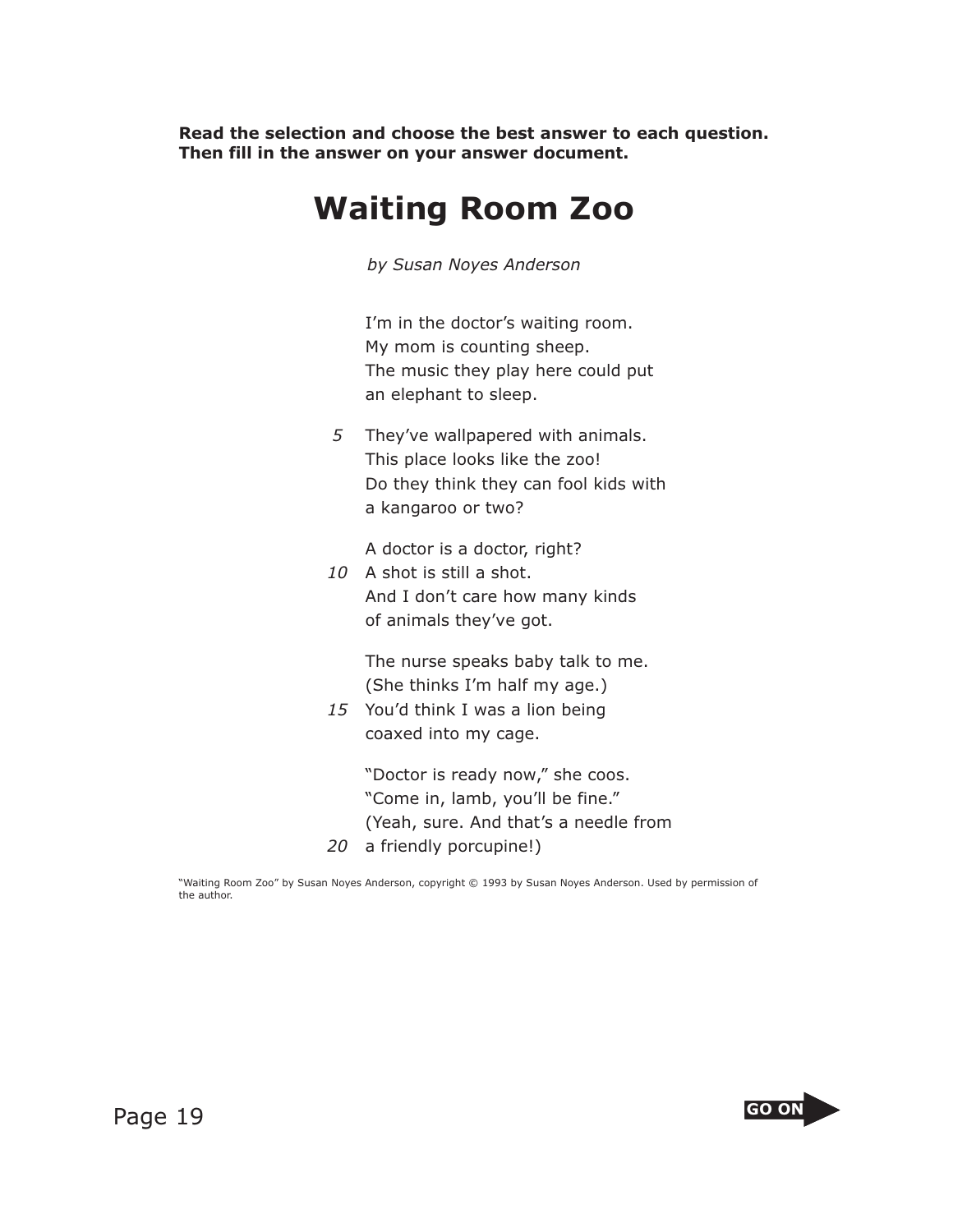- 19 Which words rhyme in each stanza of the poem?
	- **A** The last words in the second and fourth lines
	- **B** The last words in the first and fourth lines
	- **C** The last words in the first and third lines
	- **D** The last words in every line

**20** The words in parentheses in line 14 emphasize that the speaker is  $-$ 

- **F** happy that the nurse is easy to understand
- **G** annoyed by the way the nurse talks to her
- **H** disappointed that the nurse does not know how old she is
- **J** relieved that the nurse is trying to make her feel comfortable

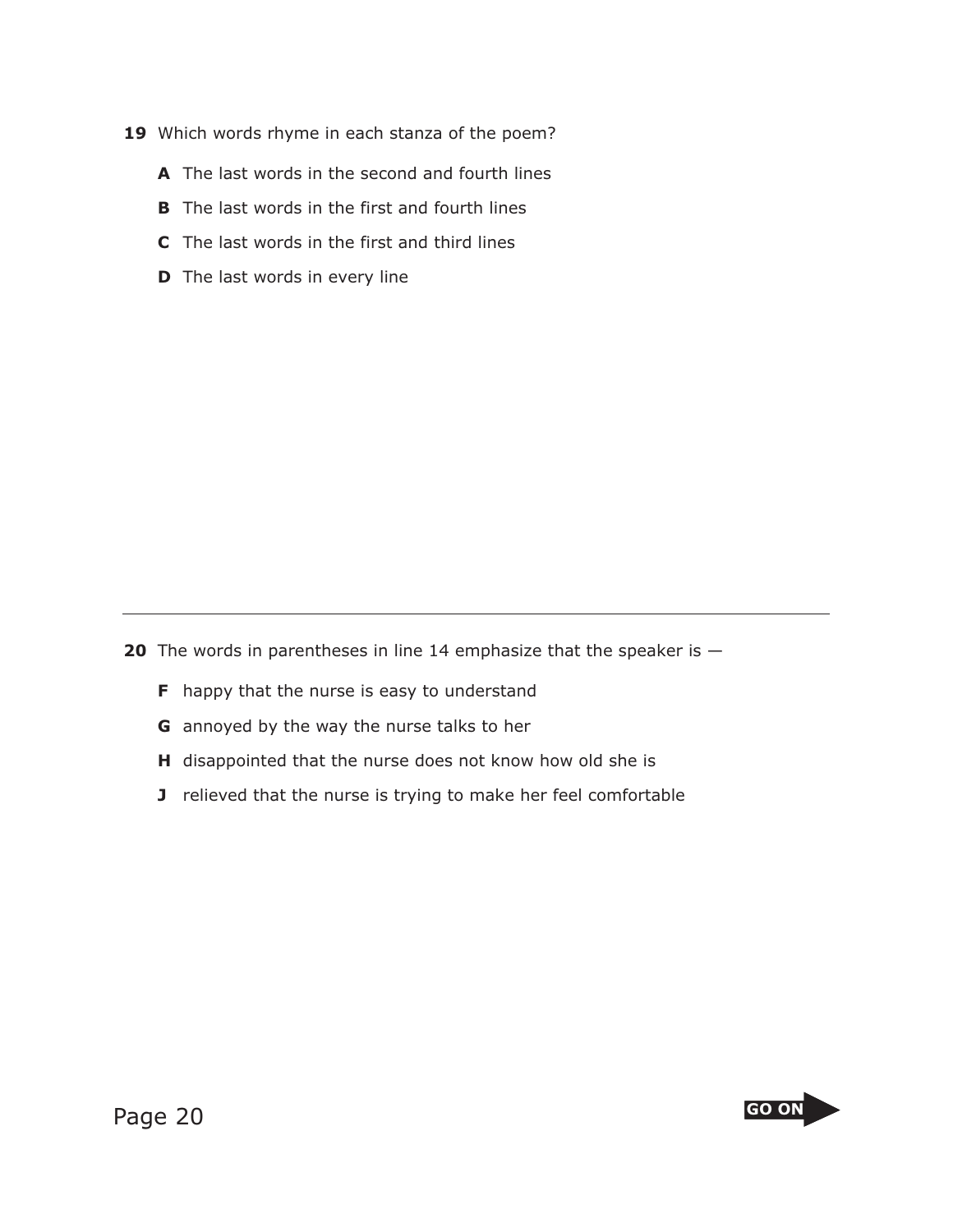- **21** The doctor's waiting room is decorated with animals most likely to  $-$ 
	- **A** convince children that animals are interesting
	- **B** allow children to study animals during their visit
	- **C** help children imagine what going to the zoo is like
	- **D** create a pleasing environment for children